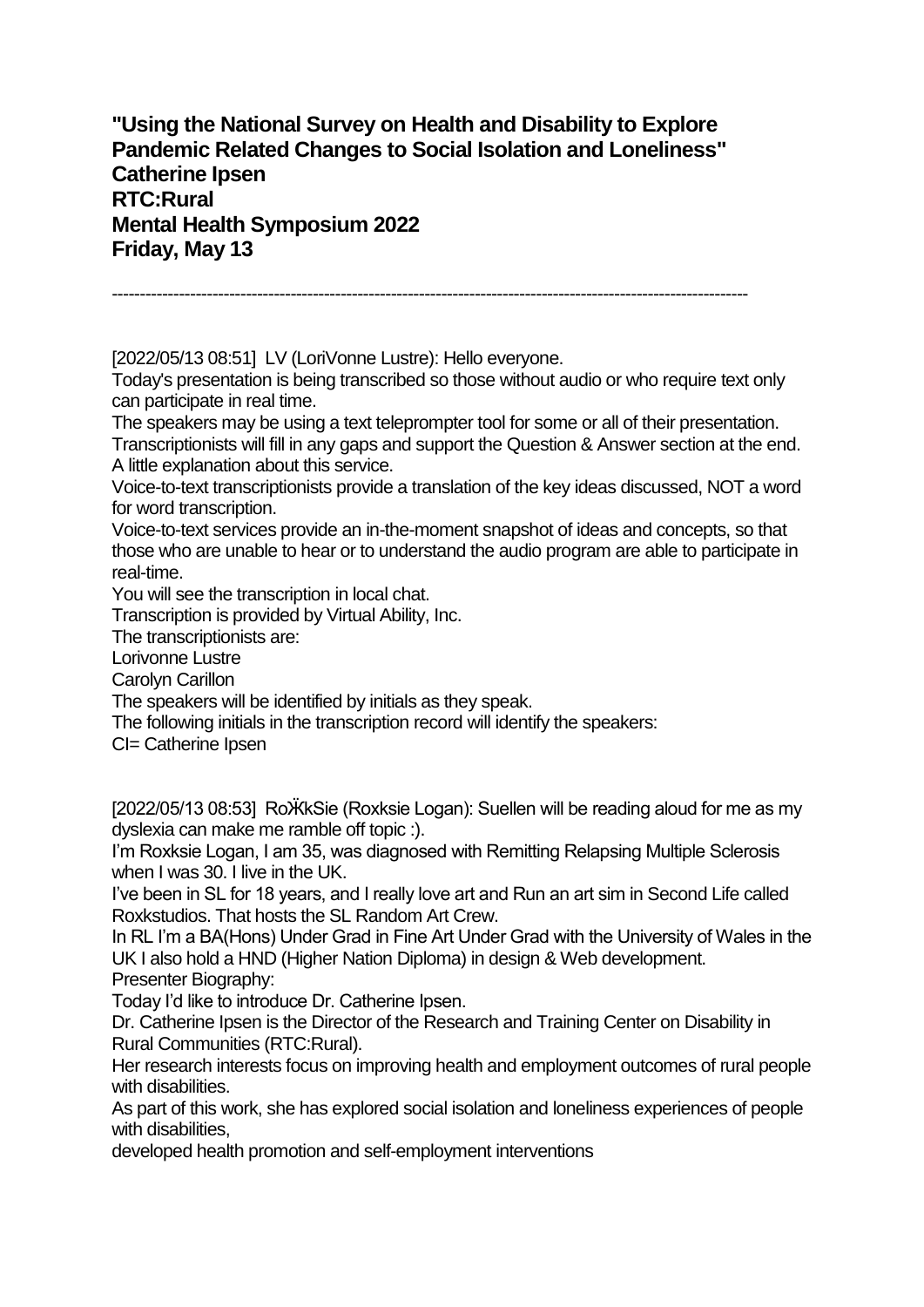Using the National Survey on Health and Disability to Explore Pandemic Related Changes to Social Isolation and Loneliness.

This presentation will open with a description of a publicly available dataset called the National Survey on Health and Disability (NSHD), and findings related to conventional vs MTurk recruitment methods.

This will be followed with longitudinal data analysis from the NSHD to explore the experience of social isolation and loneliness among rural and urban people with disabilities before and during the COVID-19 pandemic.

Audience, please hold your questions and comments to the end, so as not to interrupt our presenter, who is new to Second Life.

If it's possible due to Dr Ipsen being new to Second Life, we would appreciate if our audience remained silent until the end of the presentation?

We would like to graciously thank Sue Ellen for presenting this verbally for all of those who will have appreciated it.

From here I would like to Pass the floor over to Dr Ipsen :)

[2022/05/13 08:56] Carolyn Carillon: CI: Thanks you!

[2022/05/13 08:56] LoriVonne Lustre: [for Catherine Ipsen]: Slide 1: Using the National Survey on Health and Disability (NSHD) to Explore Pandemic Related Changes to Social Isolation and Loneliness

Presenter: Catherine Ipsen, PhD

This work builds on a previous presentation with Gilbert Gimm, PhD

Slide 2: Acknowledgements

This research was supported by three grants from the National Institute on Disability Independent Living and rehabilitation Research (NIDILRR):

Research and Training Center on Disability in Rural Communities – RTC:Rural (Grant No. 90RTCP0002)

The Collaborative on Health Reform and Independent Living – CHRIL (Grant No. 90DP0075)

National Survey on Health and Disability Project (Grant No. 90IFRE0050)

The findings and conclusions presented here do not necessarily represent the views of NIDILRR, the Administration on Community Living (ACL), or the Department of Health and Human Services (DHHS).

One should not assume endorsement by the federal government.

Slide 3: What is Social Connection

At an intrinsic level we understand the need for social connection

Humans are social, and generally we have needs for company and shared experiences Support networks help us weather life's ups and downs

Social connections also help us build self-worth and competence by fulfilling the needs of others

Drs. Mark Salzer and Bryan McCormick described this concept in terms of "mattering" Lack of social connections can lead to social isolation and loneliness, which are associated with worse physical and mental health outcomes.

More physician visits, higher rates of hospitalizations, more cardiovascular health issues Higher rates of depression, higher rates of anxiety, increased declines in cognition

Slide 4: Social Isolation & Loneliness: Two Distinct Concepts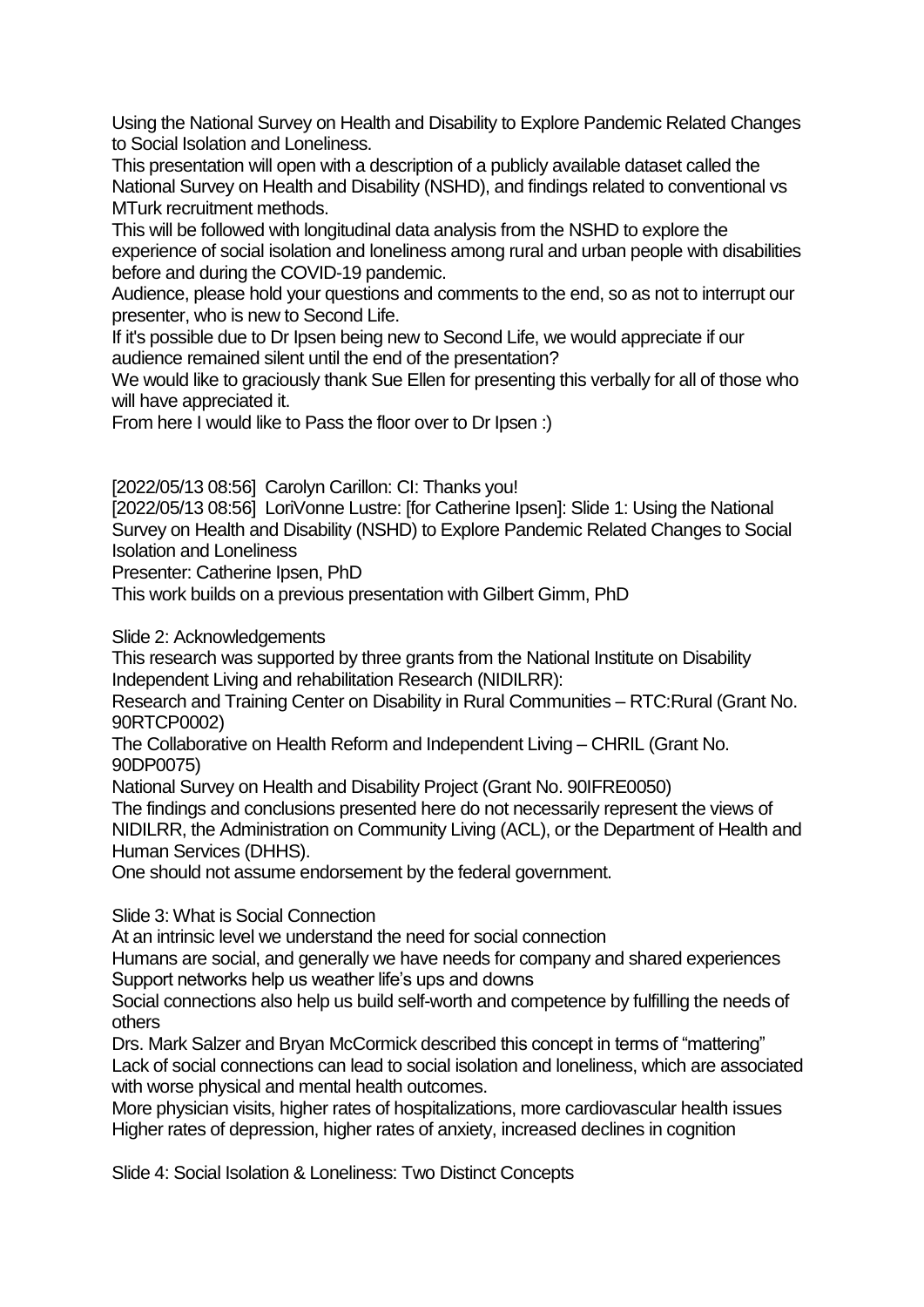## Social isolation

Objective measure that indicates the lack of social contacts with others

- □ Not having a spouse or partner
- □ Not having co-workers
- $\Box$  Having few friends or networks

Can lead to loneliness – but not the same thing

Loneliness is the subjective feeling of being lonely – a perception of being left out Usually social isolation and loneliness move together, but there are exceptions Social isolation without loneliness

 $\Box$  Live at home alone with a pet and enjoy doing solitary activities Loneliness without social isolation

 $\Box$  Life with a large family, have many community engagements through work and volunteering, but have a feeling of being left out or excluded.

Slide 5: Temporary v. Chronic Loneliness

Loneliness is a natural adaptive behavior

Biological underpinnings – safety of group membership

Signals a need to build new relationships and social connections

• Typically, loneliness signals a re-affiliation motive (RAM)

Withdrawal from social interactions

Situational assessment

- $\Box$  Hyper-awareness of social cues
- $\Box$  Observe and consider who you want to engage with
- Behavioral regulation

 $\Box$  Make efforts to find new groups and fit in

Reengagement – increase social connections and reduce feelings of loneliness.

Temporary loneliness

Lose a role (such as job, parenting, retirement), find new ways to spend time and re-ignite connections

Chronic loneliness

Persistence of a loneliness state, where RAM breaks down

Feelings of loneliness lead to shyness, anxiety, low self-esteem, and depressed mood which can act to reinforce of extend a loneliness state (Cacioppo & Patrick, 2003) – don't move beyond withdrawal

 $\Box$  Loss of social networks, further limits opportunities to build new ones

Traits that make it difficult to develop and maintain relationships

□ Negative interpretations of social information

Slide 6: Structural and environmental barriers

Many people with disabilities experience structural barriers that limit opportunities to reconnect or build social connections, which may contribute to chronic loneliness Inaccessible or constrained public transportation options:

 $\Box$  Impacts opportunities to engage in employment, socialization, independent living. Inaccessible community infrastructure, which limit choice and opportunity:

□ Businesses, sidewalks, parks, classes, etc.

Inaccessible space inside the home:

□ Makes it difficult to leave home or move around the home

**Uses excess energy** 

Stigmas, which increase feelings of social threat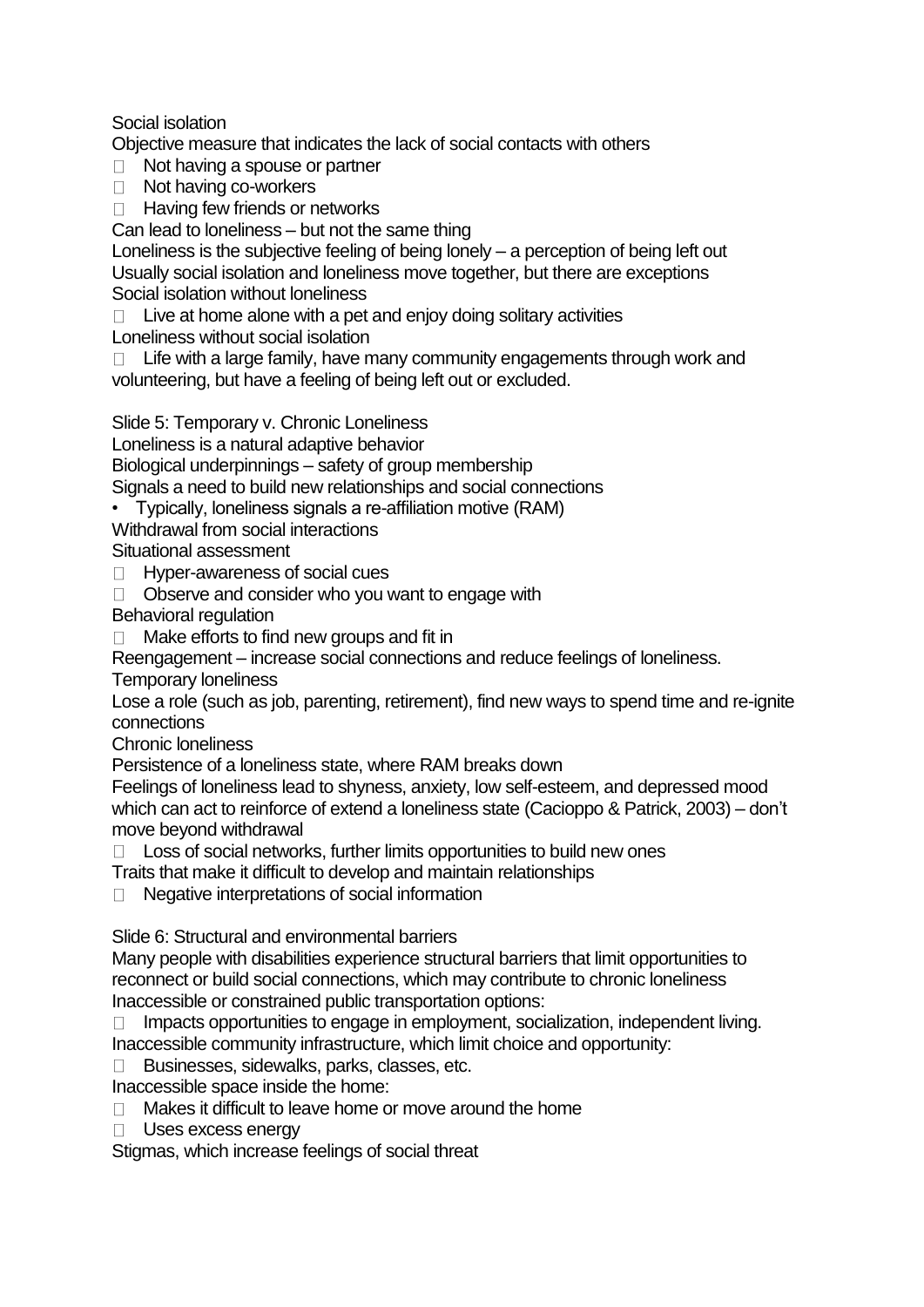Together, structural barriers can impact confidence, choice, and control in how one participates and can hinder development of social networks

Slide 7: Evidence of Social Isolation and Loneliness in the Older Adult Population (65+ years)

Primarily, the link between health, behavior, and structural factors has been studied in older populations 65 and older

Studies focused on significant life events such as retirement, bereavement, onset of chronic illness that lead to loss of former roles

Reduction of social roles translates into loss of social supports – where socialization is further narrowed.

Structural barriers play a larger role in limiting opportunities to reaffiliate

Role of environmental factors increases with age (Mund et al., 2020)

There is less evidence about working-age people with disabilities, who experience many of these same barriers.

Slide 8: Health and Retirement Survey (HRS)

To address this gap, we were interested in learning more about the social isolation and loneliness experiences of working age people with disabilities.

The HRS collects data every 2 years from respondents aged 50 and older and explores changes in economic, disability, and health indicators over time.

The HRS includes some indicators of disability including questions about work limitations and needed assistance with activities of daily living and instrumental activities of daily living. Sample is limited to working-age adults with and without disabilities aged 50-64 years It is a measure of social isolation

Scored one point for each of the indicators of social isolation including:

Not being married, living alone, less than monthly contact with children, less than monthly contact with other family, less than monthly contact with friends, and

less than monthly participation in any groups, clubs, religious services, or other social organizations.

The sum of points across the six items yields a score from 0 to 6, with a score of 3 or more indicating social isolation.

It is also a measure of loneliness

HRS includes three questions including lack companionship, feeling left out, and feeling isolated, which align with the 3-item UCLA loneliness scale.

Slide 9: Disparities in Social Isolation and Loneliness among HRS Adult Participants (50-64) by Disability Status

Social isolation and loneliness were more than twice as prevalent among adults (50-64 years) with disabilities compared with those without disabilities.

Looking at the bar chart measuring rates of social isolation, it shows 19.2% of adults with disabilities reported social isolation compared with only 9.8% of adults without disabilities in the year 2012, and

21.5% of adults with disabilities reported social isolation compared to 10.9% of adults without disabilities in 2016.

Looking at the bar chart showing prevalence of loneliness, it shows 24.6% of adults with disabilities reported loneliness compared with only 8.8% of adults without disabilities in the year 2012, and

21.6% of adults with disabilities reported loneliness compared to 9.7% of adults without disabilities in 2016.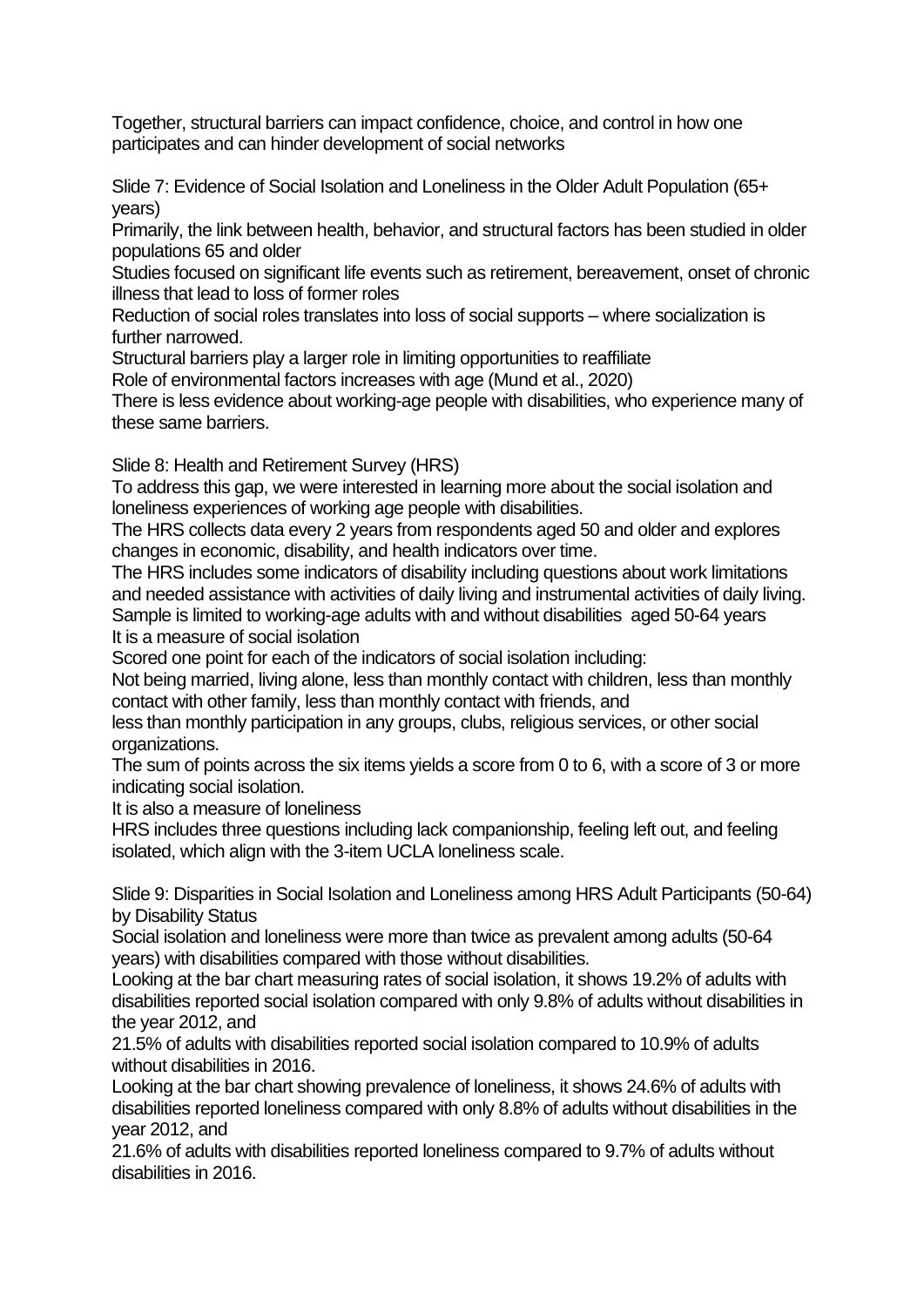Slide 10: Further Research Questions

This preliminary research led to two additional research questions

1.Which factors predict social isolation and loneliness among people with disabilities?

 $\Box$  Socio-demographic characteristics (e.g., age, race, gender)

 $\Box$  Disability type

 $\Box$  Environmental factors (e.g., rural/urban, access to transportation for daily needs vs. social needs, living alone)

2. How did rates of social isolation and loneliness change due to the COVID-19 pandemic and the March 2020 lockdowns in the US?

The HRS presents limitations for addressing these research questions, including a narrow definition of disabilities and older set of respondents.

Slide 11: National Survey on Health and Disability (NSHD)

The NSHD was developed as part of a National Institute on Disability Independent Living and Rehabilitation Research (NIDILRR) grant to better understand health care access among working-age people with disabilities in the United States.  $(18 - 64)$ 

The survey is entirely focused on US adults with disabilities and collects multiple measures of disability to aid in answering various research questions.

Primary screening question:

o Do you have a physical condition, mental illness, impairment, disability or chronic health condition that can affect your daily activities OR that requires you to use special equipment or devices, such as a wheelchair, walker, TDD, or communication device?

The NSHD is primarily a cross-sectional survey, but a subset of participants have participated in more than one wave of data collection to allow for some longitudinal analyses.

NSHD survey topics include demographics, health status, transportation access, personal assistance services, community participation and social isolation, SSI,

SSDI and employment, insurance coverage, health care access and delayed or foregone services.

[2022/05/13 09:11] Carolyn Carillon: CI: The survey is available Contact me if you'd like a copy

[2022/05/13 09:11] LoriVonne Lustre: Slide 12: NSHD Data Collection

To date, there have been three waves of NSHD data collection, and a 4th wave is just underway.

The first wave of data collection occurred in February through March of 2018 Screened for adults aged 18-62 and received 1,246 valid responses

The second wave of data collection occurred from October 2019 through January 2020 This timeframe was advantageous because it occurred prior to COVID-19 related

lockdowns, and represents a time-period for comparing COVId-19 impacts on a variety of health-related information

Screened for adults aged 18-64 and received 2,175 valid responses

Initiated both conventional and MTurk recruitment methods to boost rural representation (more on this in the next slide)

The third wave of data collection occurred from January through May of 2021

This represents a timeframe one year into COVID-19 but before the introduction of widespread vaccination efforts.

Screened for adults aged 18-64 and received 1,638 valid responses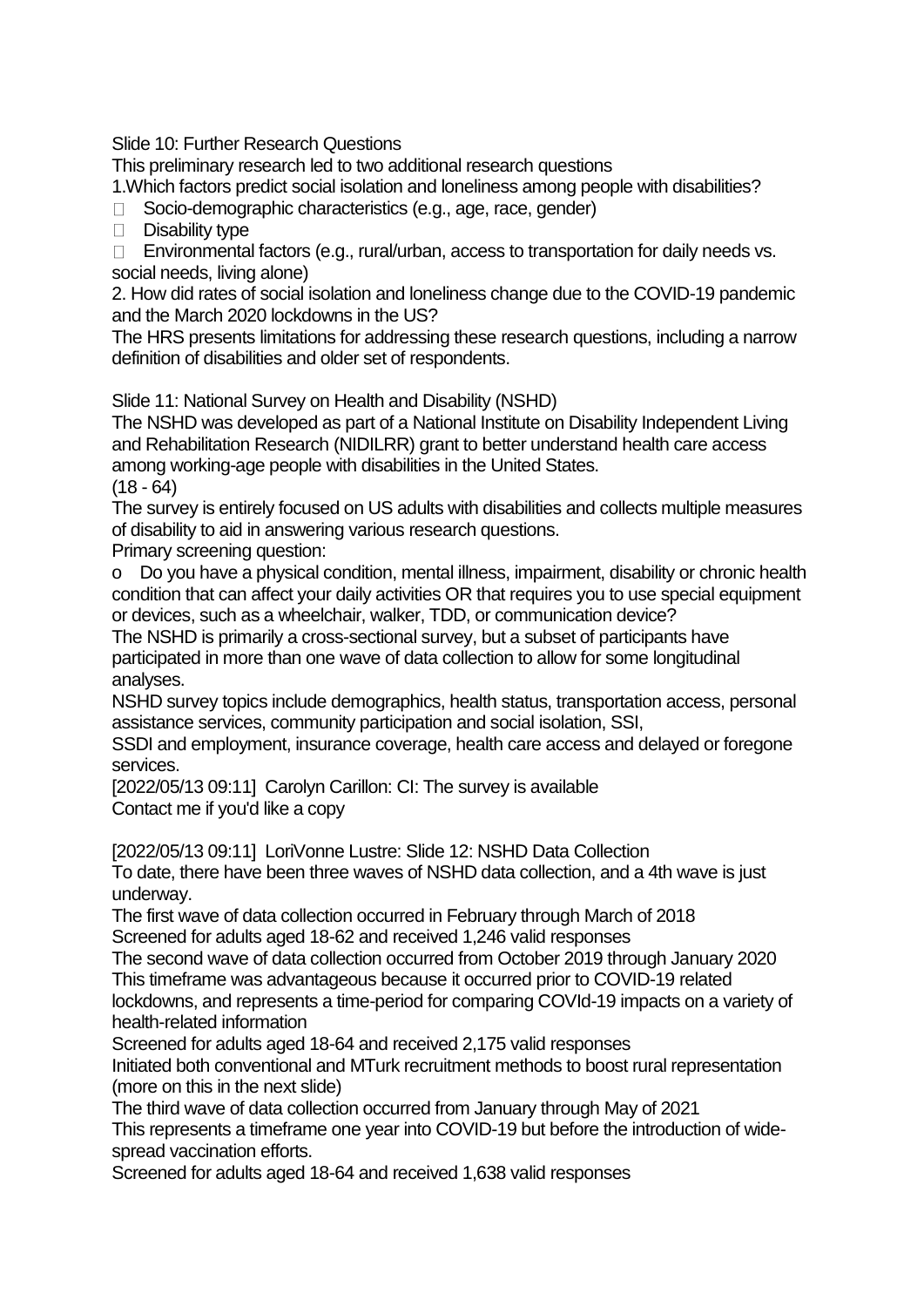The fourth wave was just initiated in May of 2022

If you are between the ages of 18 and 64, living in the United States, and have a disability, your participation is requested.

The survey can be completed online or over the phone. Compensation is minimal, but the data has been instrumental in better understanding of health care access, outcomes, and advocacy efforts.

See<https://rockcha.lk/2022NSHD> to access current NSHD survey

[2022/05/13 09:13] Carolyn Carillon: CI: I'm going to do an aside

About recruitment methods

We began recruiting by identifying people through organizations, groups, conferences, etc We got a sample that wasn't representative

They were educated

Not enough rural people

Or good representation among different disabilities

Next we recruited through a marketplace

People could look at jobs that were posted

[2022/05/13 09:14] LoriVonne Lustre: Slide 13: NSHD Recruitment

Recruitment for the NSHD began using conventional methods – specifically, people were recruited through affiliations with disability-focused organizations, groups, or agencies.

In an attempt to increase underrepresented groups, this recruitment strategy was supplemented with recruitment through MTurk in subsequent waves.

MTurk is an online marketplace, where workers sign up to complete human intelligence tasks or hits for small payments.

MTURK allows for screening questions that are used to find appropriate respondents such as people with disabilities or those living in rural locations.

[2022/05/13 09:16] Rhiannon Chatnoir:<https://www.mturk.com/> for more info on mechanical Turk - Mturk

[2022/05/13 09:15] LoriVonne Lustre: Slide 14: Conventional vs MTurk Recruitment – Wave 2

Conventional ( $n = 1,374$ )

Recruited through disability organizations, groups, affiliations

Relative to MTurk respondents, conventional respondents had:

- $\Box$  Higher rates of SSI, SSDI, or both (36.2% vs 12.8%)
- □ Higher rates of physical, IDD/Autism, sensory, & neurological disabilities

MTurk ( $n = 758$ )

Recruitment through a screening question on the MTurk platform

Relative to conventional respondents, MTurk respondents had/were:

- Lower incomes
- $\Box$  Less education
- D Lower rates of insurance
- D Younger
- **Higher employment rates**

 $\Box$  Higher rates of mental illness/psychiatric disability

Less than 10% of MTurk respondents were attached to any type of disability organization or agency highlighting that these methods capture different people.

Slide 15: NSHD Participant Characteristics (Wave 2: Pre-COVID)

• 64.8% were aged 35 and older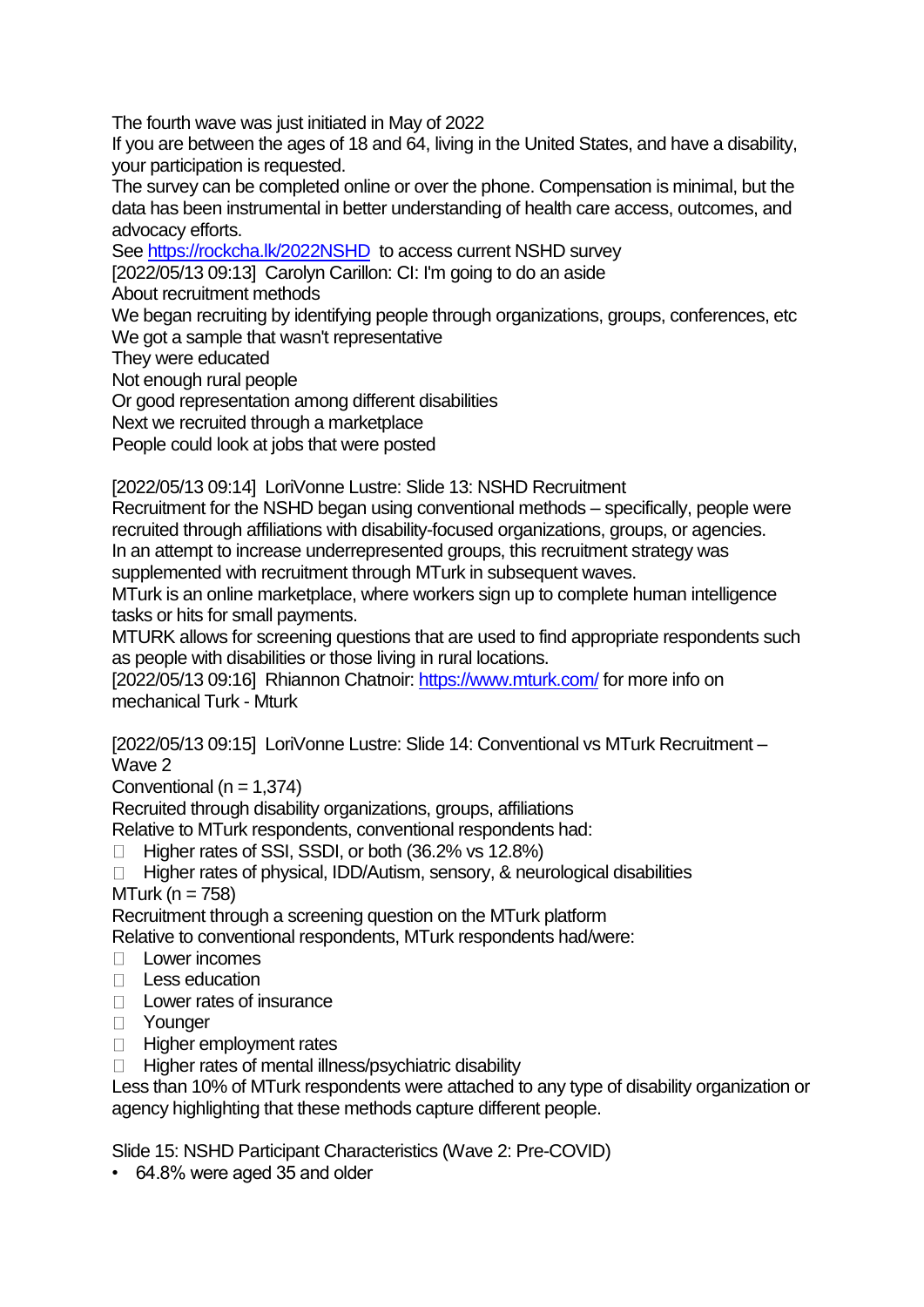- 32.9% were male
- 18.7% had a race or ethnicity considered non-white
- 85.8% had some college
- 62.7% were employed part-time or full-time

Highlighting the 85.8% had some college

[2022/05/13 09:18] Carolyn Carillon: CI: the education level is not representative I didn't weight

[2022/05/13 09:18] LoriVonne Lustre: • 36.4% lived at or below 138% of the Federal Poverty Level

- 46.5% reported mental illness/psychiatric disability
- 37.1% reported physical disability
- 43.7% reported chronic illness
- 7.1% reported intellectual/development disability/autism spectrum disorder
- 9.7% reported sensory disability
- 27.8% reported neurological disability

Slide 16: Social Connectedness Measures

The NSHD includes four questions related to social connectedness in the domains of leisure, social activity, social network quantity, and social network quality.

o Leisure: I am satisfied with my current level of leisure activity, rated on a scale of  $0 = not$ at all to  $4 =$  very much

o Social activity: I am satisfied with my current level of social activity, rated on a scale of 0  $=$  not at all to  $4 =$  very much

o Social network quantity: How many family members or close friends do you see or hear from at least once a month, with response options from 0 to 9+

o Social network quality: When you have an important decision to make, do you have someone you can talk to about it, rated on a scale from  $0 =$  never to  $5 =$  always Higher scores indicate higher levels of social connectedness

Slide 17: Social Isolation and Loneliness Measures

Social isolation: I feel isolated from others in the community, rated on a scale from  $0 = not$  at all to  $4 =$  very much

Higher scores indicate higher levels of social isolation

UCLA 3-item Loneliness Scale

Questions:

- $\Box$  How often do you feel you lack companionship?
- $\Box$  How often do you feel left out?

 $\Box$  How often do you feel isolated from others?

All rated on a scale:  $1 =$  hardly ever,  $2 =$  sometimes,  $3 =$  often

Answers are summed to create a score ranging from 3 to 9, where higher scores indicate higher levels of loneliness

Slide 18: Results – Multivariate Analysis of Loneliness

Created a model to predict loneliness based on socio-demographics, disability type, and environmental indicators

o Socio-demographics: race, education, gender, age, 138% of FPL, employment

o Disability type: Psychiatric, physical, chronic illness, IDD/Autism, sensory, and neurological

o Environment: rural, transportation problems for meeting daily needs, transportation problems for meeting social needs, living alone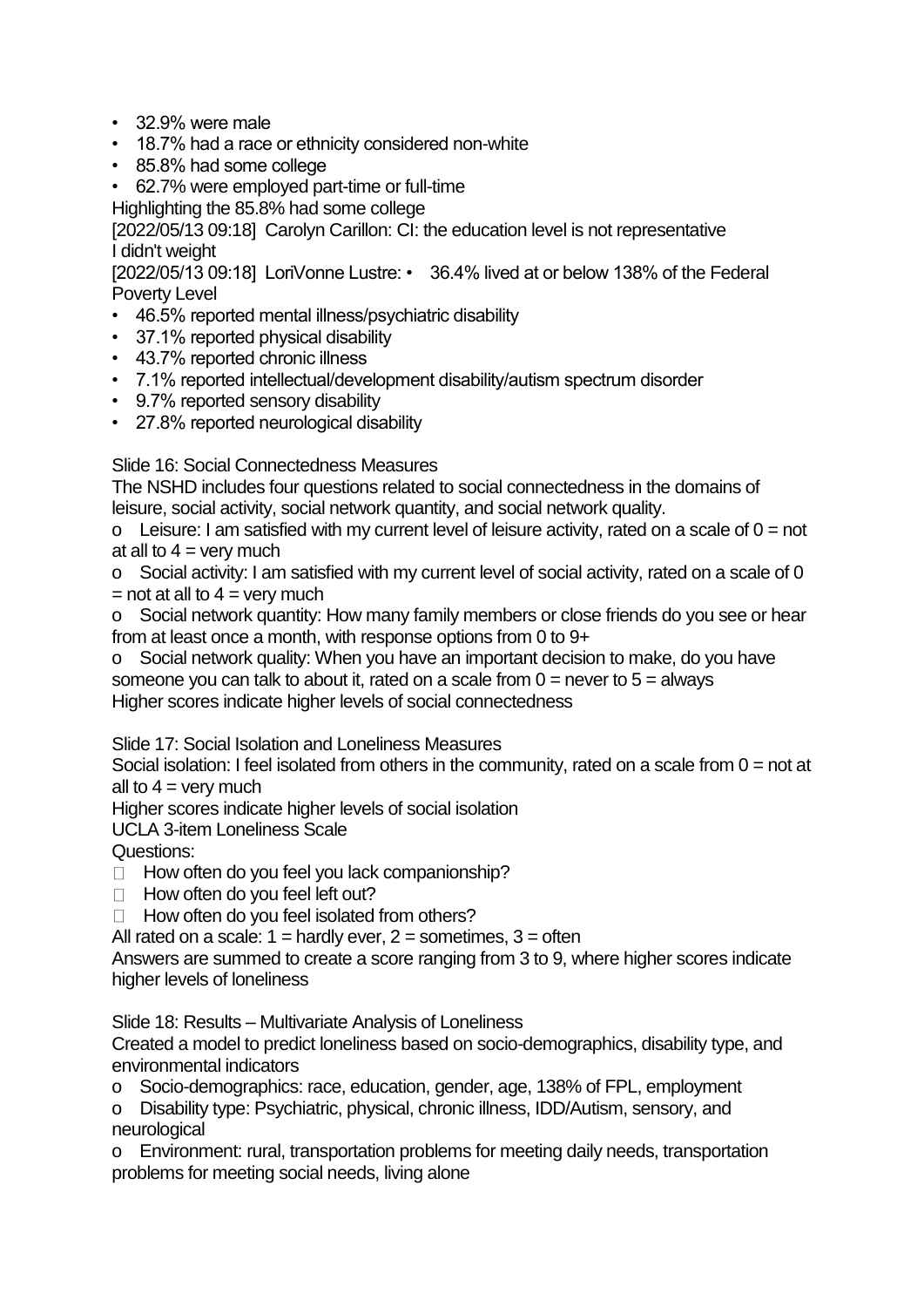Significant predictors of loneliness:

- o Demographics not significant
- o Not employed increased loneliness score by .608
- o Having mental illness or psychiatric disability increased loneliness scores by .876
- o Having transportation problems for social needs increased loneliness scores by 1.0
- o Living along increased loneliness by .463
- o Living at 138% or below 138% of the FPL increased loneliness by .119

[2022/05/13 09:22] Carolyn Carillon: CI: I don't want to highlight all the problems Just the ones that were consistent across models

[2022/05/13 09:22] LoriVonne Lustre: Slide 19: Predictors Across Models We ran similar models with the same explanatory variables for aspects of social connectedness – including satisfaction with social activity, quantity of contacts, and quality of contacts.

There were similarities across models in terms of important explanatory variables.

In this case, however, not being employed, having mental illness/psychiatric disability, and transportation problems for social needs significantly lowered ratings of social connectedness

There were a few indicators that were specific to different aspects of social connectedness. For instance, living in a rural location significantly lowered the quantity of social contacts, but was not a significant indicator of satisfaction with social activity, quality of contacts, or loneliness.

This highlights the objective vs subjective experiences of social isolation and loneliness Similarly, being older was associated with lower social connectedness indicators but did not predict loneliness.

Slide 20: COVID-19 Pandemic – Increased Social Isolation

Prior to pandemic, social isolation was highlighted as a public health crisis

In 2017, Dr. Vivek Murthy, the U.S. Surgeon General, called the rising prevalence of social isolation and loneliness a public health epidemic.

March 2020 lockdowns and mandatory social distancing likely increased these feelings Referred to as a "double pandemic" – social isolation + COVID-19

Safety measures Included social distancing, stay at home orders, job loss, declining services (e.g. LTSS, transportation)

Impacts of these safety measures were not equally shared:

o High risk groups experienced more intense impacts if exposed (i.e. older adults, people with disabilities, peopled with pre-existing health conditions)

o Exacerbates prior health disparities

Slide 21: NSHD Longitudinal Comparisons Pre- to Post-COVID

We used NSHD data from Wave 2 (immediately prior to COVID) and Wave 3

(approximately one year into the pandemic, but before available vaccination).

We acknowledge that COVID still exists, so post-covid may be a bit misleading. We use this terminology to refer to a time after COVID had taken hold in the community.

A subset of NSHD respondents ( $n = 566$ ) provided data at both Wave 2 and Wave 3, which allowed us to look at COVID related impacts on social isolation and loneliness.

Conducted paired samples t-tests to compare pre- and post-COVID responses.

Slide 22: Pre- to Post-COVID Social Connectedness The bar graph shows: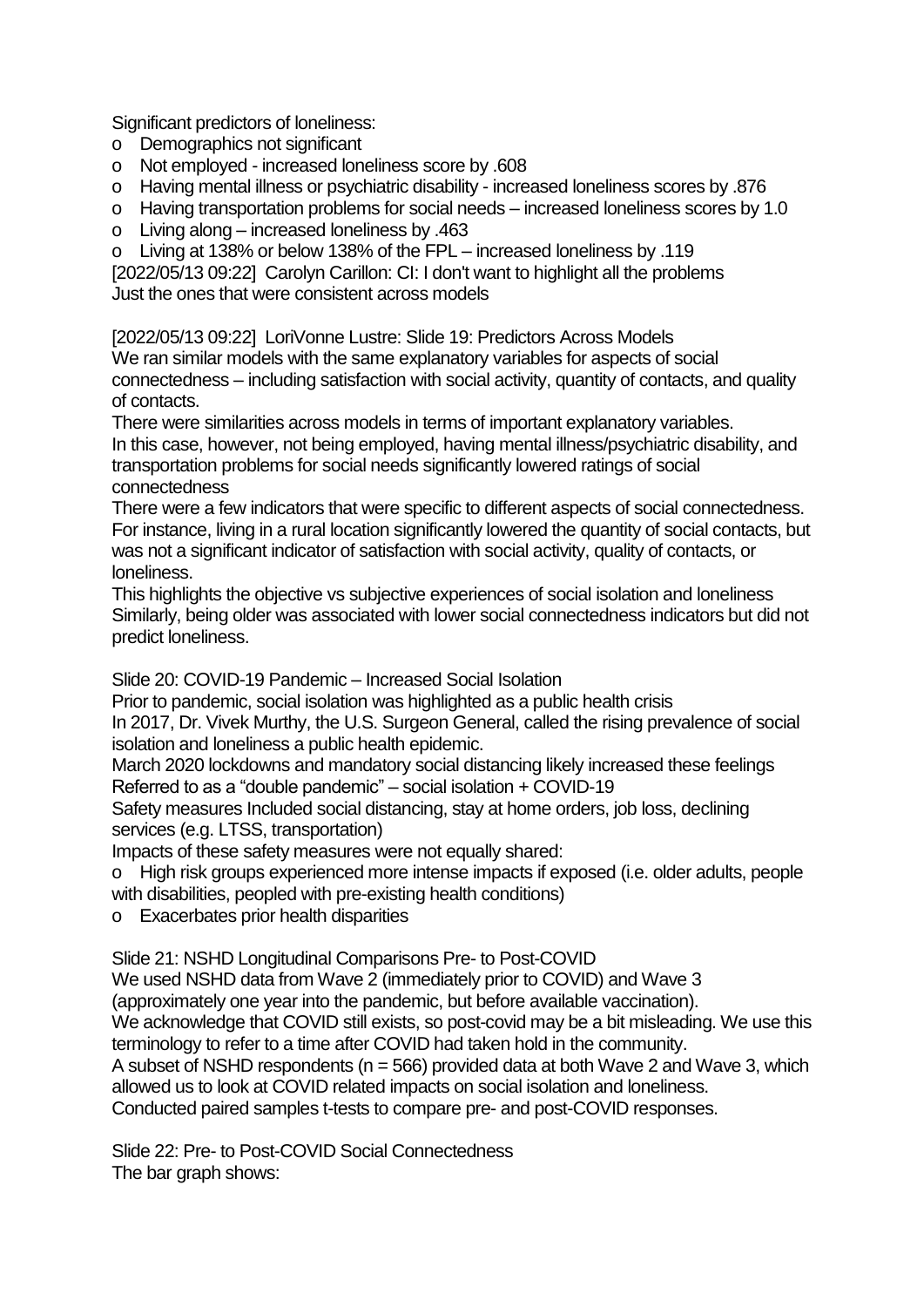Significantly higher satisfaction ratings regarding amount of time spent doing leisure activities

 $\Box$  1.94 to 2.41 – below to above satisfied

No significant difference in satisfaction with social activity

 $\Box$  1.90 and 1.81 (0-4 scale) so below satisfied

No significant difference in social network quantity

- $\Box$  4.47 to 4.55
- No significant difference in social network quality (having someone to talk to)
- $\Box$  3.30 to 3.85

Slide 23: Pre- to Post-COVID Isolation and Loneliness

The bar graph shows:

Significantly higher rates of feeling isolated from others in the community

Significantly lower rates of loneliness as measured by the 3-item UCLA loneliness score  $\Box$  7.3 to 6.3

Slide 24: Discussion

Rates of social isolation and loneliness usually move together but this was untrue for the NSHD sample.

Social isolation went up! Loneliness went down!

Some possible explanations include:

Subjective nature of loneliness

 $\Box$  Everyone in the same boat so lowered feelings of being left out

New ways of connecting

- $\Box$  Transition to online socialization
- $\Box$  Reduced digital barriers
- Reduced structural barriers
- $\Box$  Remote work
- $\Box$  Reduced stigma social construct, structural barriers are no longer as relevant

Slide 25: CILs: Voices from the Field

CIL staff support calls facilitated by our partner organizations, Association of Programs for Rural Independent Living (APRIL) and Independent Living Research Utilization (ILRU) support these explanations.

[2022/05/13 09:29] Gentle Heron: CIL = CENTER FOR INDEPENDENT LIVING (They exist worldwide under a variety of names)

[2022/05/13 09:29] LoriVonne Lustre: "I think with the long-term effects of COVID, vaccines and these isolating lockdowns are bringing a large number of people almost all at 'once' into our disability community

through a shared experience which is incredibly unique." (Community Engagement Series Part 1: Ready or Not, Here We Come Virtual World, April 26, 2021)

This provides an example of how the pandemic actually built shared experience and may have reduced feelings of being left out of left behind.

CILs have scrambled to provide resourceful and accessible ways for consumers to connect for peer support both virtually and in-person for those without technology...to combat social isolation."

(Rural Conversation Community, April 14, 2020).

CILs used Cares Act money to provide technology, they taught consumers digital skills People learned how to use Zoom, they experienced new ways of engagement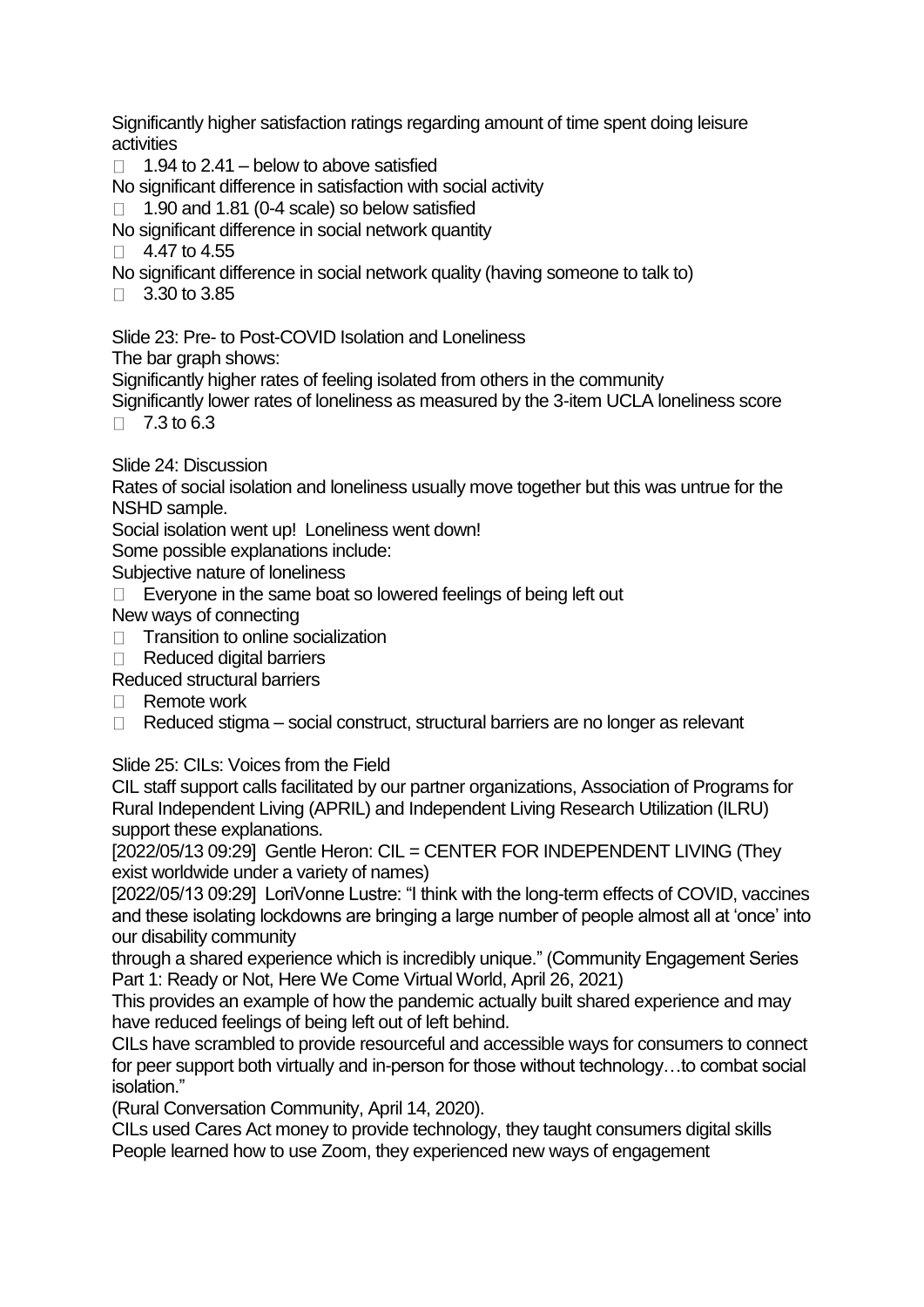Slide 26: Summary of Key Finding from the NSHD

Social isolation got worse after COVID-19, but loneliness did not.

Temporary social isolation can lead to loneliness for people with disabilities.

CILs playing an important role in overcoming temporary social isolation

Telecommunication literacy and access is important

Chronic loneliness may require more comprehensive programming

CIL peer support models (in-person and virtual):

- □ Build self-determination and self-confidence
- $\Box$  Create roles or mattering teacher and learner roles
- □ Create more opportunities to socialize
- □ Build inclusive networks that overcome and address structural barriers

Employment and transportation access are protective factors and policy to increase access are always needed.

Slide 27: Thank You! (Q&A Discussion) Dr. Catherine Ipsen University of Montana Rural Institute

[2022/05/13 09:32] luluruthy Resident: Clap!!! Thanks! [2022/05/13 09:32] James Heartsong (PeacefulJames Heartsong): thank you [2022/05/13 09:32] Shyla the Super Gecko (KriJon Resident): applause!!! That was great [2022/05/13 09:32] Namaara MacMoragh: YaY! Thank you :-) [2022/05/13 09:32] RoӜkSie (Roxksie Logan): Thank you So much :) [2022/05/13 09:32] Suellen Heartsong: thank you [2022/05/13 09:32] Elektra Panthar: ♫♪♫♪ Applauds♪♫♪♫ [2022/05/13 09:32] Shaerken Changeheart (ChangeheartShaerken Resident): Brilliant! I learned much. Thank you. [2022/05/13 09:32] Lyr Lobo: great session! [2022/05/13 09:32] Myrica Jenkins: fantastic presentation thank you [2022/05/13 09:32] Valibrarian Gregg: Clap!! great work you are doing [2022/05/13 09:32] Ava Dougall: wonderful presentation [2022/05/13 09:32] Zinnia Zauber: Rah! [2022/05/13 09:32] Lizard of ARS (Marylou Goldrosen): Thanks! [2022/05/13 09:32] Sarvana Haalan: Great presentation!!!! [2022/05/13 09:32] Buffy Beale: So interesting, thank you great presentation!!! [2022/05/13 09:32] Elli Pinion: Lovely, timely and very helpful! Thank you!

[2022/05/13 09:32] Gentle Heron: Thank you Catherine. What a wonderful amount of information you have given us today. I suspect a lot of what you said about the US applies worldwide.

QUESTION- I wonder if "young adults these days" have a different approach to loneliness/being alone than young adults did in the past.

I'm specifically thinking about the "lying down movement" (that started in China as tangping (躺平). For those not familiar, these young people opt out of marriage, employment, etc., because they think the "good life" is unattainable.

[https://www.brookings.edu/techstream/the-lying-flat-movement-standing-in-the-way-of](https://www.brookings.edu/techstream/the-lying-flat-movement-standing-in-the-way-of-chinas-innovation-drive/)[chinas-innovation-drive/](https://www.brookings.edu/techstream/the-lying-flat-movement-standing-in-the-way-of-chinas-innovation-drive/)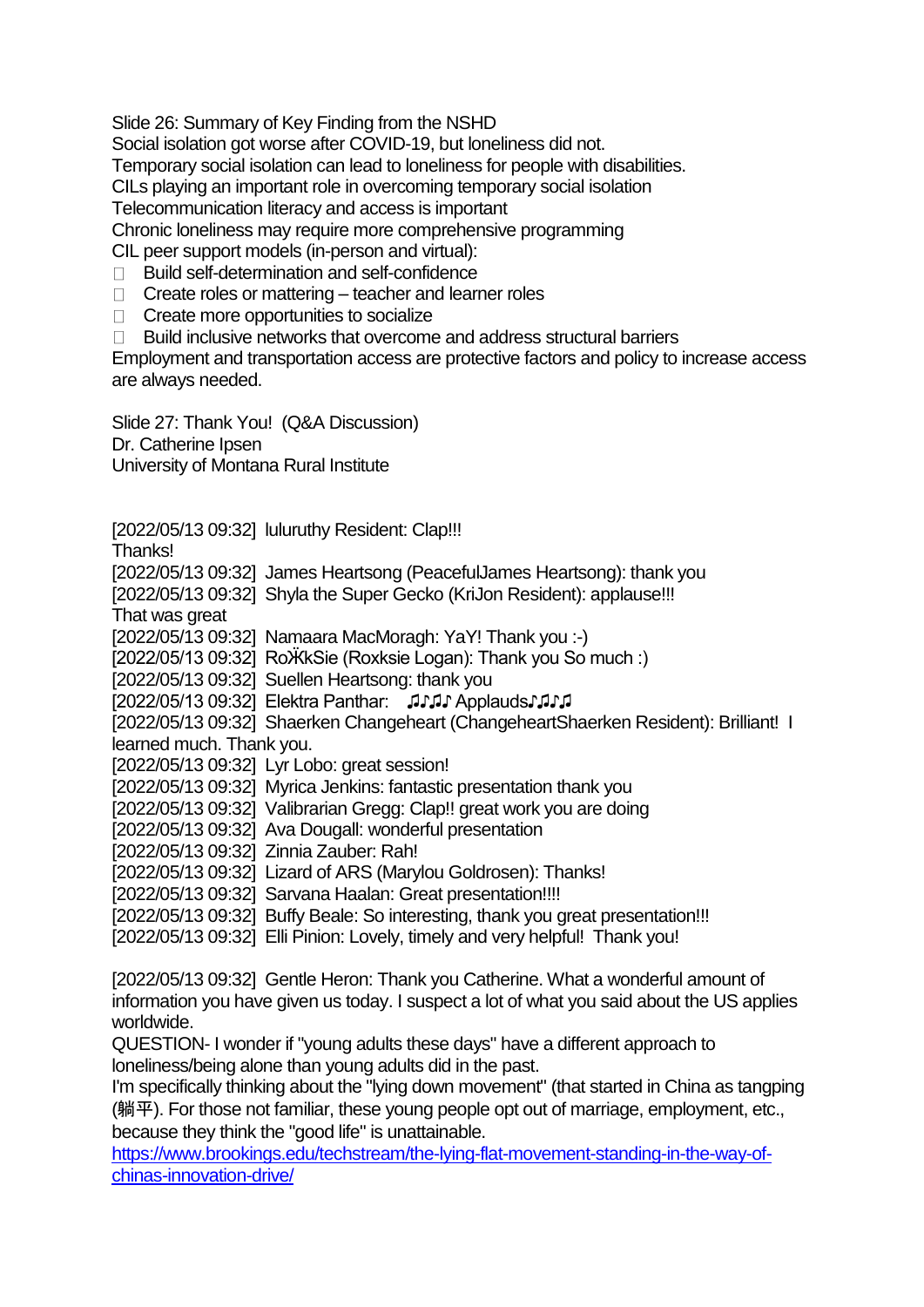[2022/05/13 09:33] Carolyn Carillon: CI: The rates of loneliness and depression rates are skyrocketing among transition-age people The idea that the good life is unattainable seems pervasive But I'd like to learn more

[2022/05/13 09:34] Carolyn Carillon: [09:34] Polaris Grayson: Question: What sort of demographic Chimeras have you seen with social network developments caused by COVID? LV: Polaris, could you clarify? [2022/05/13 09:35] Polaris Grayson: hybrid The mesh of different types [2022/05/13 09:36] Elektra Panthar: belonging to more than one demographic areas, maybe - older, unemployed, with illnesses [2022/05/13 09:36] Sheila Yoshikawa: does it mean - intersections between demographics? [2022/05/13 09:36] Polaris Grayson: yes [2022/05/13 09:36] Carolyn Carillon: LV: maybe where they overlap CI: yes, there are interactions We didn't explore them in the data If you think about multivariate model that I showed and some of the beta values If you had multiple traits i.e. not being employed Not having transportation All those things build to increase your feelings of loneliness On the other hand, there are interaction terms That increase those things I don't have that data But there could be greater impacts  $[2022/05/13 09:38]$  Polaris Grayson: yes...thank you  $\odot$ 

[2022/05/13 09:34] Lizard of ARS (Marylou Goldrosen): Years of using drugs to help bipolar problems lead to other severe problems like chronic bladder infection, running to bathroom, and heart conditions- thus social isolation.

[2022/05/13 09:38] Alisa Farshore: Thank you I appreciate that you acknowledged how I felt about the pandemic (The way in which other people were now experiencing what I experienced every day)

[2022/05/13 09:38] Suerah (Suerah Lefevre): It seem you found no gender differences on either social isolation and loneliness???

[2022/05/13 09:36] Marly (Marly Milena): There was an article in the Times, I think, which outlined the characteristics of people (like me) who are unaffected by social isolation or loneliness. One thing I would be interested in seeing as part of the research are surveys about inner resources people have which make a difference in the way they deal with isolating events in the world

[2022/05/13 09:39] Carolyn Carillon: CI: I think that's true

Each of us have points at which we start

You can take two people with similar experiences and conditions and they have different traits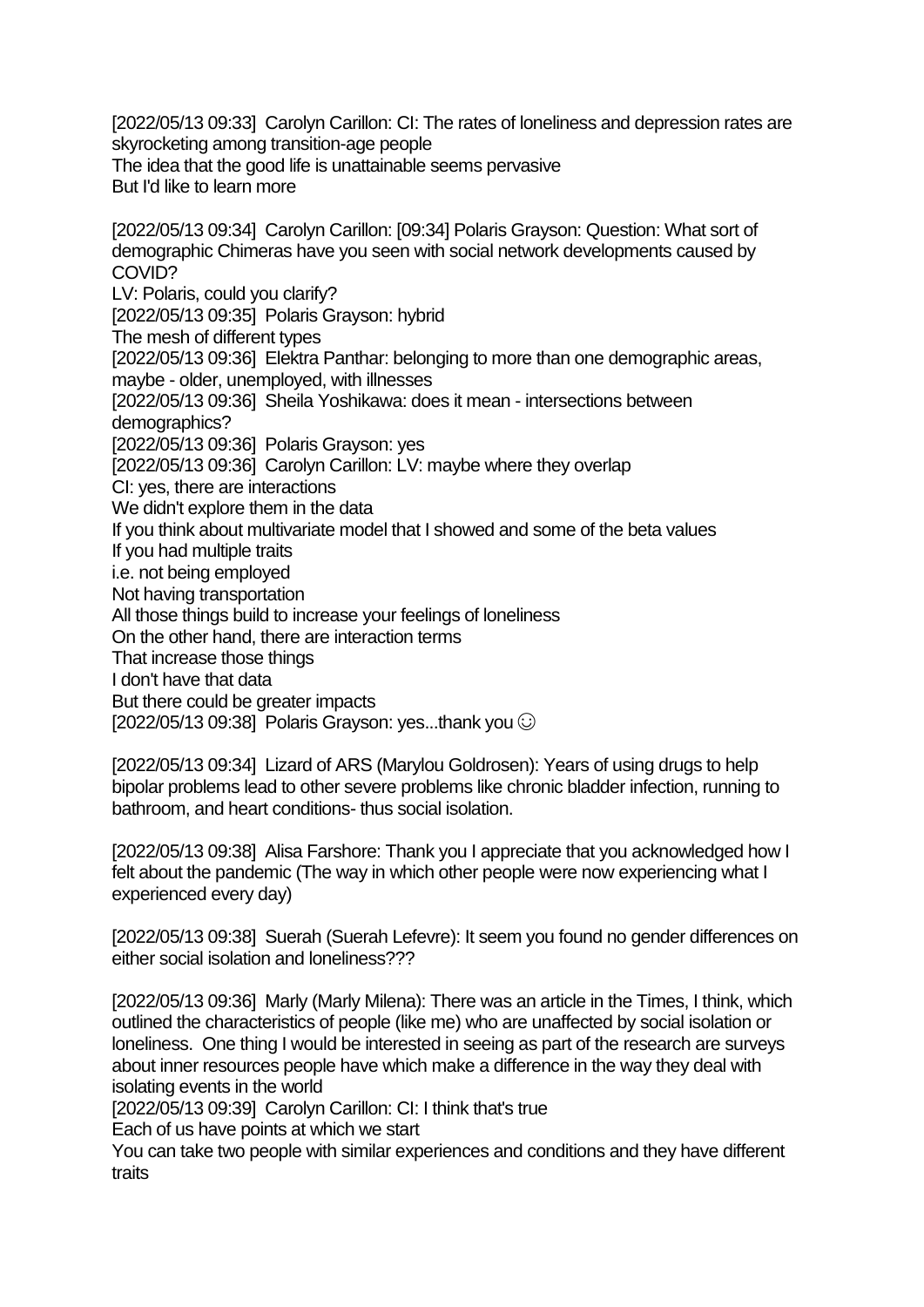One person sees something as a threat The other doesn't It impacts how you experience loneliness

[2022/05/13 09:38] Sheila Yoshikawa: This is an observation not based on research - but I think that unfortunately in urging a "we are back to normal" rhetoric, some aspects of the pandemic that were valuable have been crushed - I mean things to do with enabling remote access to events, discussion

The government and other institutions and also opinion leaders who don't like remote access - I meant those people making a big fuss about "get back to normal" "do everything face to face again"

[2022/05/13 09:40] Carolyn Carillon: CI: I'm not keeping up with the comments but there are some interesting things about the return to normal

that stuck out

you're right

I don't think there will be a return to normal

Some of the changes and opportunities that resulted from the pandemic will carry forward Those online opportunities will stay open

How we work and communicate with family and friends

Personally, I never used Zoom to talk to anyone in my family and now I do!

[2022/05/13 09:40] iSkye Silvercloud (iSkye Silverweb): Normal wasn't working anyway

[2022/05/13 09:40] Lizard of ARS (Marylou Goldrosen): Adopting a Kitty Cat or Dog [therapy] helped my sister with loneliness!

[2022/05/13 09:41] Sheila Yoshikawa: ;-) @Lizard - looking at my own SL kittycats brings a smile

[2022/05/13 09:40] Zinnia Zauber: We are moving forward together into the future. [2022/05/13 09:41] Sitearm (Sitearm Madonna): does not have a question but gives a shout out to Missoula where my dad and uncle grew up and went to school linsert university cheer here]

[2022/05/13 09:40] RoӜkSie (Roxksie Logan): I don't have a question more of a statement sort of question I guess? as I am in my mid 30's and now being a student. I have found a lot of others of similar ages or older and younger who have reached out to make friends with me because we all have the pandemic isolation in common and we've all had to be so careful with use of the internet and the safety in that. is that representing in the studies or data in anyway?

[2022/05/13 09:41] Carolyn Carillon: CI: I think it is but I can't say for certain When people say they're isolated but less lonely, there has to be something about how people are connecting with one another

[2022/05/13 09:42] RoӜkSie (Roxksie Logan): /me nods

[2022/05/13 09:42] Carolyn Carillon: LV: thanks

We'll leave it there

[2022/05/13 09:42] LV (LoriVonne Lustre): Dr. Catherine Ipsen

- o University of Montana Rural Institute
- o Research and Training Center on Disability in Rural Communities (RTC:Rural)
- o 406-243-4562
- o Catherine.ipsen@mso.umt.edu
- o <https://www.umt.edu/rural-institute/rtc/>